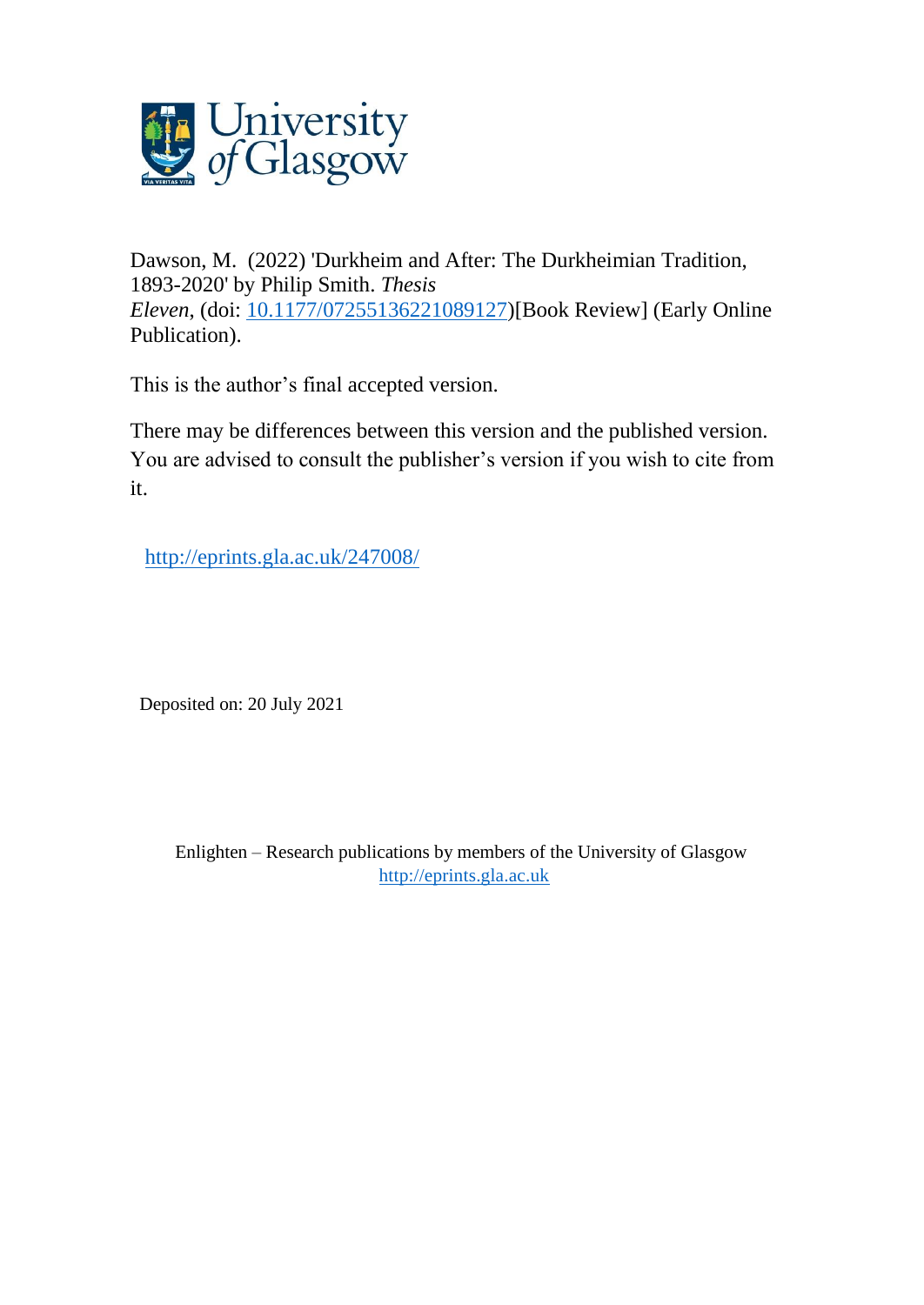Philip Smith *Durkheim and After: The Durkheimian Tradition, 1893-2020* (Polity Press, 2020)

## **Reviewed by:** Matt Dawson, *University of Glasgow, Scotland*

What makes someone a 'Durkheimian'? Appropriately, given its subject, an act of classification, this book from Philip Smith on the Durkheimian tradition implicitly suggests two answers. One answer is that to be a 'Durkheimian' is to be a Durkheim scholar, someone steeped in a close reading of the original writings and active in debates of interpretation. Such an understanding then inspires the empirical research that scholar does; Durkheimian concepts are bought to bear on their chosen topic. The second answer is slightly different, someone can be a Durkheimian without engaging in such a detailed reading of the original sources, but instead by asking Durkheimian questions. Research which, for example, focuses on ritual, the social forms of morality, suicide or social integration can be included within the Durkheimian tradition even without specific reference to Durkheim's work. It could be said here we have an example of Merton's (1968:35) 'obliteration by incorporation'; Durkheim is there in the background, shaping how we do sociology, even if we do not directly acknowledge him. In this text, Smith draws upon both understandings of what makes a 'Durkheimian' and in doing so provides us with an immensely valuable account of Durkheim and his uses, albeit one with an underlying bias in the story it tells.

Smith's goal here is not, as he puts it in his Preface and Acknowledgements, to write 'yet another' book on Durkheim (p. ix), instead it is an attempt to trace how Durkheim's work has been used before and after his death. Smith begins the text with a chapter detailing Durkheim's 'major four books', interspersed with biography. While the discussion of each text is excellent, the real virtue of this chapter comes early on, where Smith highlights the complexities of interpreting Durkheim. To summarise, if you read enough, you will find at least some evidence for all the 'Durkheims' claimed in the literature: the conservative structuralist, the radical critical theorist, the cultural sociologist and so only. Not only this, but the way Durkheim writes can encourage different interpretations, at one point the systematic, quantitative, positivist thinker, at others, for want of a better term, a fluffy, humanistic and moralistic theorist. Added to this is the controversial 'epistemological break' element, where Durkheim's whole perspective is seen to have changed with the publication of *The Elementary Forms of Religious Life*. Therefore, as Smith puts it, the interpretation of Durkheim 'varies according to which book is taken to capture his essence' (p. 2). Smith claims in this text he is not interested in the question of what Durkheim 'really meant' and therefore eschews the literature on this question. He does however helpfully summarise some of the key lessons this detailed Durkheimian scholarship has given us, notably that Durkheim worked as part of a team who pushed each other to new discoveries, that he was intimately engaged in the debates of his day, that he was immensely serious and, towards the end of his life, overburdened with administrative duties.

This team is a significant focus of Chapter 2. Before this, Smith provides a somewhat dizzying albeit very comprehensive whistle-stop tour of Durkheim's writings beyond the major four books. Of particular note here is the space Smith gives to Durkheim's work on sex/gender and the family. He, rightly in my view, suggests this work with its problematic assumptions – most notably in the notion of women being closer to nature than is the case for men – has a '"third rail" quality that sees them left well alone even by ardent devotees' (p. 67). Indeed, were one to construct a case of Durkheim as a conservative it is this topic, rather than his views on society, solidarity or conflict, that provide the best evidence.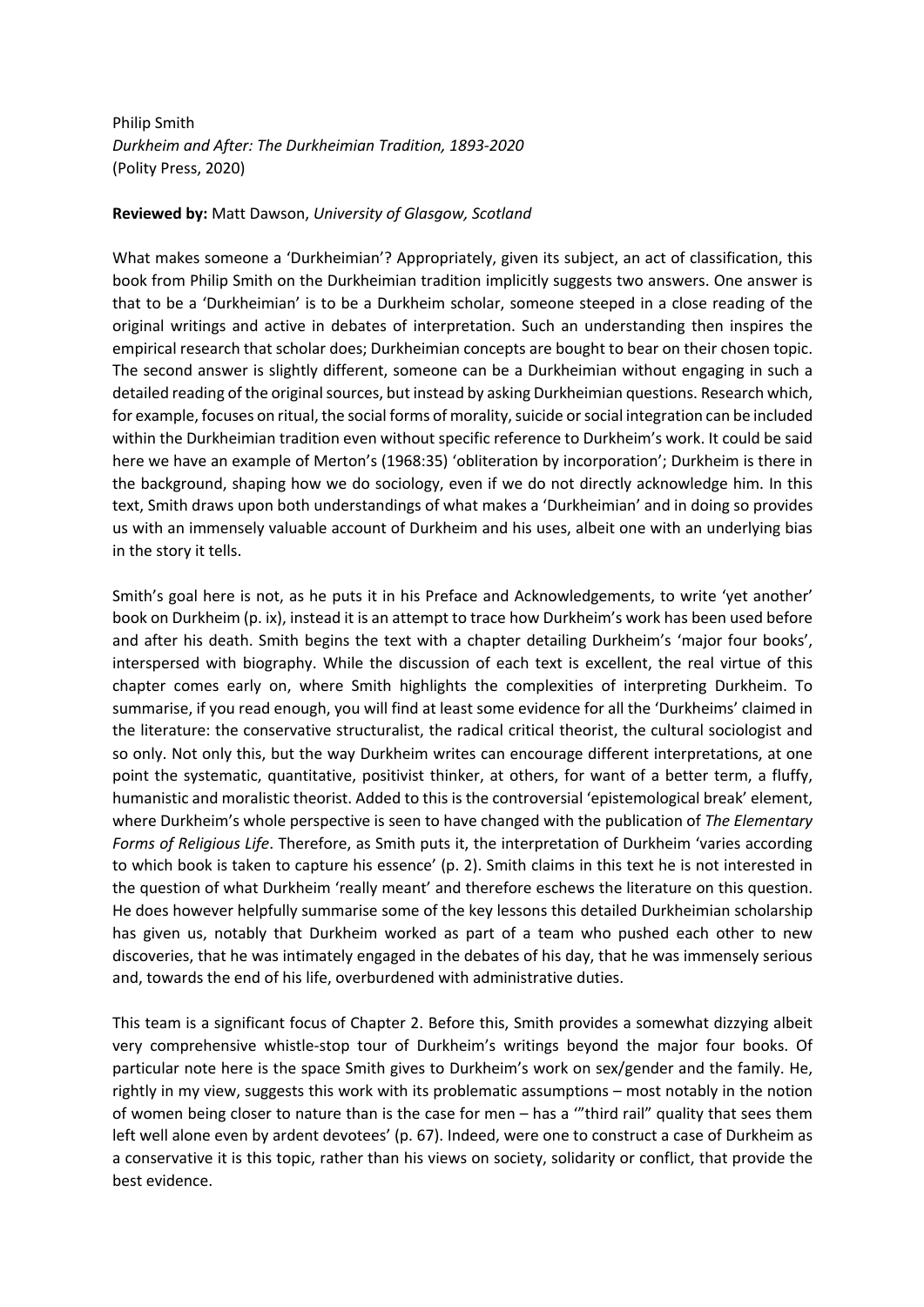Following this, Smith turns his attention to the group of scholars who joined Durkheim in producing *L'Annee Sociologique*. It is probably fair to say that he is not the greatest admirer of this group's intellectual acumen. Marcel Mauss, Maurice Halbwachs and, to a lesser extent, Francois Simiand are given recognition for their important work on, respectively, anthropology of the gift, collective memory, and economic sociology. Robert Hertz, author of the classic *Death and the Right Hand* (Hertz 1960), is also seen as the great hope for the group before his tragic death in World War I. Beyond this however, the group are depicted as largely unoriginal writers who did not contribute much of value themselves beyond their important role in pushing Durkheim into new areas of enquiry.

Indeed, in Chapter 3, which covers Durkheimianism from Émile's death in 1917 until 1950, Smith sees this group's impact in even more negative terms. With Durkheim's death, the *L'Annee* group largely move into significant academic positions, get heavy administrative workloads and spend their time on exegesis of Durkheim, rather than original work. In the context of France at this time, where the University was linked closely to the needs of the nation, this had the inevitable outcome of producing a sociology that was staid, conservative and seen to emphasise too much the notion of duty to the nation. There was a response to this with the formation of the *College de Sociologie* whose members, most notably George Batallie, sought to revive Durkheimian analysis by combining it with different bodies of thought, such as surrealism and Freudianism, and use different means of expression. A prominent example was Batallie's autobiographical take on what constituted the 'sacred' in his childhood. Valuable as this work was, it meant the academic and systematic development of Durkheimian thought would need to take place in a setting where Universities were free from the national obligations facing Durkheimians in France. This explains for Smith why Britain with its tradition of Durkheimian social anthropology and the US with Parsons (who encounters Durkheim during his time at the LSE) sees the greatest development of Durkheim's work during this period.

The legacy of this period is discussed in Chapter 4, which categorises the years 1950-1985 as 'through the cultural turn'. For Smith, Durkheimians in this period either 'went around' or, more bluntly, ignored, the cultural turn or, in going 'through' it, responded to the instigation to treat culture as a key unit of analysis. In the first camp was Parsons, structural functionalism and systems theory (most notably Habermas and Luhmann) who, while discussing culture, keep it enclosed in a system which, especially in the context of the 1970s was unappealingly abstract and conservative. The second camp includes two heroes of Smith's story: Levi-Strauss and Mary Douglas. Both of these, in slightly different ways, unmoored a Durkheimian discussion of culture from its unattractive base in systems theory while also building upon the earlier successes of the British school of social anthropology. This meant that the greatest developments of Durkheimian thought, for Smith, as we enter in the 80s were in anthropology and its focus on the culture. This also begins to highlight a tendency in Durkheimian thought as we get into the latter part of the  $20<sup>th</sup>$  Century. As he puts it:

'The river from Durkheim to Lévi-Strauss demonstrates what Jeffrey Alexander sees as a wider pattern with regard to Durkheim: under-recognition and sins of omission in works by leading figures in the cultural turn or in cultural anthropology. The causes of this may be political or personal, may reflect visions of Durkheim as a positivist, or may disclose the attractions of a robust self-image when living in the shadow of the anxiety of influence. With deep reading or close readings, with attention to vocabulary or ways of arguing, with expertise in cultural theory, it is possible to see Durkheim is everywhere, with varying levels of intensity' p. 151

In short, the further we get away from Durkheim, the more his work, while still influential, recedes into the background and becomes this common language where deliberately or accidentally. Levi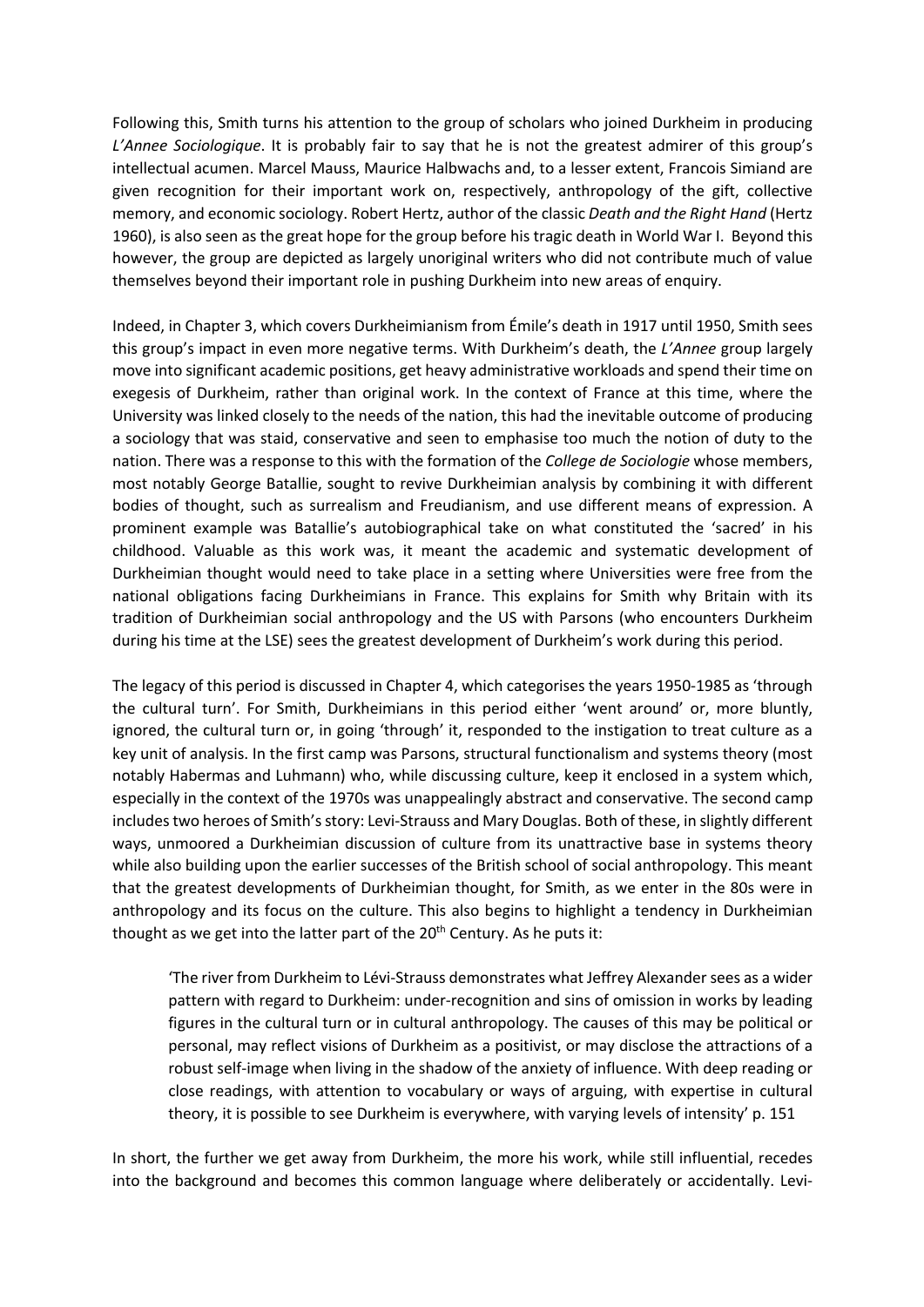Strauss and Douglas, the most prominent Durkheimian of this period who, unlike Parsons for instance, do not engage in extended discussion of his work, are indicative of this trend for Durkheim to retreat, but for Durkheimian themes to become even more central.

The reader will also note here that Smith, following Alexander, sees this as especially true in cultural perspectives. This is the main topic of the final chapter that brings the story up to the current day. Here Smith spends significant time outlining the 'Strong Program' of Durkheimian cultural sociology developed in the US. This school, with its focus on culture as a guiding focus and inspiration from *The Elementary Forms* shares common cause in Smith's telling with writers in the US such as Randall Collins, Michele Lamont, Viviana Zelizer and Barry Schwartz. All of whom, in different ways, approach cultural issues in a Durkheimian manner, for example grounding questions of morality, classifications, collective memory and rituals. Smith then ends with a grouping of 'Other Durkheimian Fields' in which he includes the *Durkheimian Studies/Études Durkheimiennes* group along with some smaller groupings, most notably recent attempts to return to a 'normative' Durkheim.

This is undoubtedly an impressive book in scope and ambition. As an attempt to tell a story of the Durkheimian tradition, Smith provides an immensely readable and engaging tale. He also explains the shifts in Durkheim's reception and understanding in intriguing ways. This can be seen in the above discussion of his immediate reception in France versus Britain and the ways in which Durkheim's rise in American cultural sociology depended first on the decline of Marxism. Personally, I am also immensely grateful to Smith for drawing attention to the fact that a partial recording of Durkheim's 'Value Judgements and Judgements of Reality' is available online. Hearing his voice was an amazing experience and a reminder of a point Smith makes repeatedly, that Durkheim is not a figure from a bygone age but is not that far removed from us.

However, one thing that may have become clear is that Smith has presented *a* story of the Durkheimian tradition, one in which questions of culture, and the legacy of *The Elementary Forms*, are seen as the most valuable and significant forms of Durkheimian analysis. To Smith's credit, he acknowledges his biases in the Preface and Acknowledgements claiming that 'I am a visible member of the Strong Program' and he goes on to acknowledge that:

'I admit to being somewhat uncomfortable that American cultural sociology emerges as a kind of saviour towards the end of the book. My intention has been to provide a truthful account and not a Whig history. I am calling it the way I see it' (p. viii)

While this is an admirable admission on Smith's part the bias is, if anything, even more stark than he presents it here and can be traced to my opening discussion of the two ways one can be a 'Durkheimian' used in this text. While omissions are inevitable in a text such as this, we have seen by Smith's own acknowledgement his stretching of the term 'Durkheimian' to include many cultural writers. Meanwhile, other significant Durkheimians not writing in the tradition of cultural sociology, for whom this stretching is not required, are omitted. Among significant omissions from this group are: Anthony Giddens, who is only cited here as the editor of a book on Durkheim's writings on the State, but who developed his own major body of Durkheim scholarship (see Dawson 2016); David Garland (2013), who is cited *en passant* but whose work on developing Durkheim's criminological insight is not discussed; Philippe Steiner (2011), again cited here a few times, but only as an 'alternative view' on Durkheimian economic sociology, the content of this alternative view is not discussed; and Susan Stedman Jones, whose *Durkheim Reconsidered* (2001) provided a significant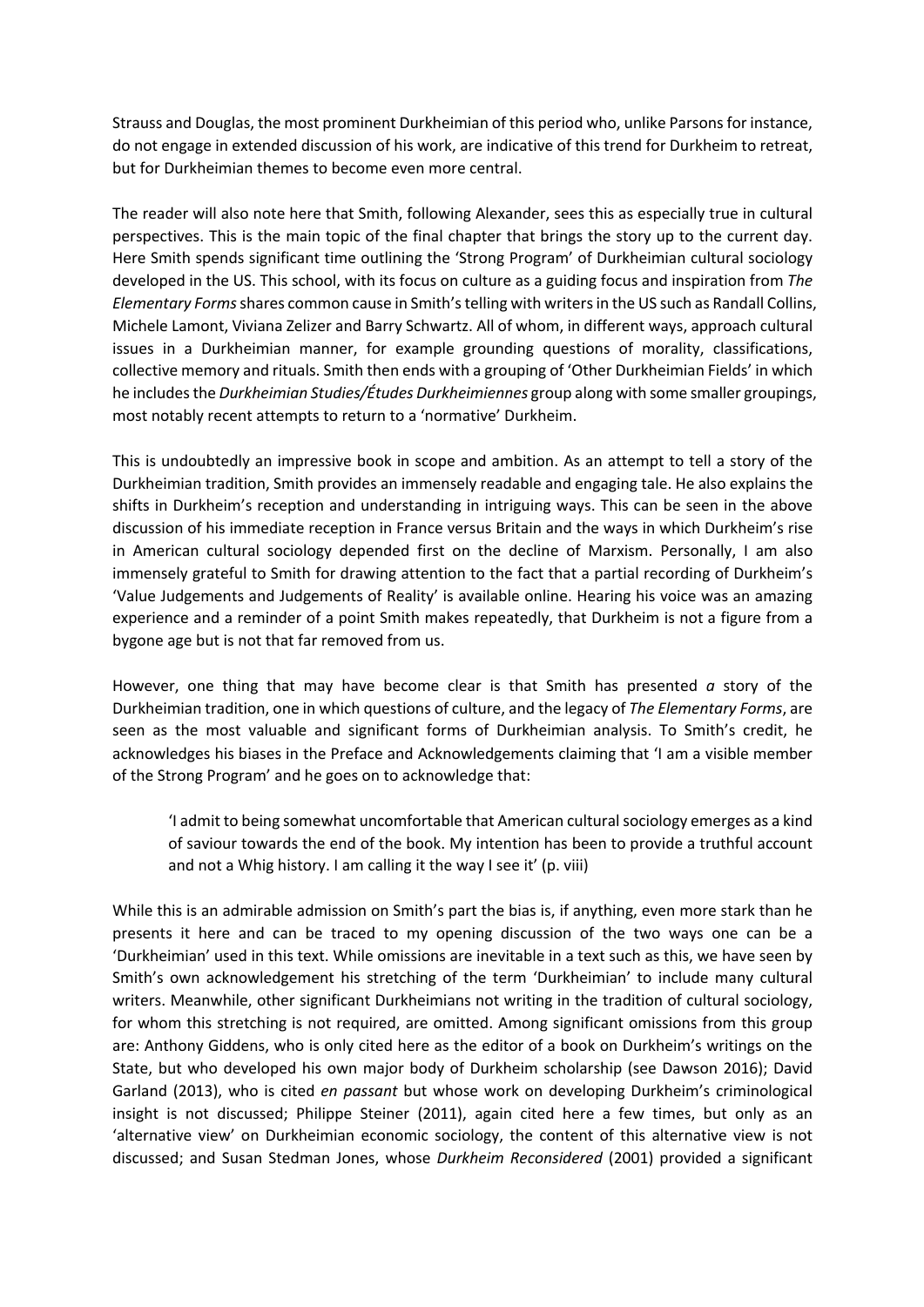resource for rethinking Durkheim's legacy, especially politically, and who is mentioned as just one of the large *Durkheimian Studies/Études Durkheimiennes* group.

This is not to say that the second definition of a Durkheimian, someone who asks Durkheimian questions without citing him directly, is not equally deserving of discussion in a text like this, but even here, it is notable how often the Durkheimian questions Smith highlights are ones in the tradition of cultural sociology. For example, the long tradition of sociological work on suicide, seemingly a clear trajectory for such a claim, is not discussed here (see Fincham et al. 2011), neither is work on solidarity, such as that of Lawrence Wilde (2013). These 'Durkheimians' of the second type, not clearly included in a tradition of cultural sociology, simple are not present in Smith's story. As he notes, identifying this type of Durkheimian is 'increasingly a matter of opinion as textual evidence dries up' (p. 202) and his own biases of what 'Durkheimian' analysis entails shows up most clearly here.

It speaks well of the Durkheimian tradition that one response to Smith's text is being able to list a number of significant writers and fields which he has not covered. Indeed, as Smith notes, looking at Durkheimianism in 1985 one could not avoid the opinion that Durkheim 'does not seem particularly interesting. It feels as if his ideas have been mined out' (p. 180) so to be able to write 35+ years of a proliferation of scholarship speaks well for what will come after *Durkheim and After*. It is also the case that, having criticised Smith for his biases, I should acknowledge my own. In Smith's categorisation, I would be grouped with the writers concerned with normative questions in Durkheim's work who emerged from the 1990s onward and who are concerned with different questions, and inspired by different texts from Durkheim, than the cultural sociology school. My selection of Smith's omissions is inevitably influenced by my position in the Durkheimian field.

Smith ends his text by suggesting that each dominant trend in Durkheimianism has had roughly 20-30 years in the sun and, should this pattern hold, his own school of cultural Durkheimianism would soon be leaving the stage. Whether that is true is not, what *Durkheim and After* shows is that there is a rich history to draw upon for wherever the tradition goes next. Despite, as Smith notes, the odds having been against it at many points over the last 127 years, Durkheimians of both types will continue to keep the word alive.

## References

Dawson, M. (2017) 'A Salute to the Exegetical Giddens: Durkheim Scholar', *Sociological Review*, https://www.thesociologicalreview.com/a-salute-to-the-exegetical-giddens-durkheim-scholar/

Fincham, B. et al. (2011) *Understanding Suicide: A Sociological Autopsy.* London: Palgrave Macmillan.

Garland, D. (2013) 'Punishment and Social Solidarity', in J. Simon and R. Sparks, eds. *The Sage Handbook of Punishment and Society*, 23–39. London: Sage.

Hertz, R. (1960) *Death and the Right Hand.* London: Routledge.

Merton, R.K. (1968) *Social Theory and Social Structure.* New York: Free Press.

Stedman Jones, S. (2001) *Durkheim Reconsidered.* Cambridge: Polity Press.

Steiner, P. (2011) *Durkheim and the Birth of Economic Sociology.* Princeton: Princeton University Press.